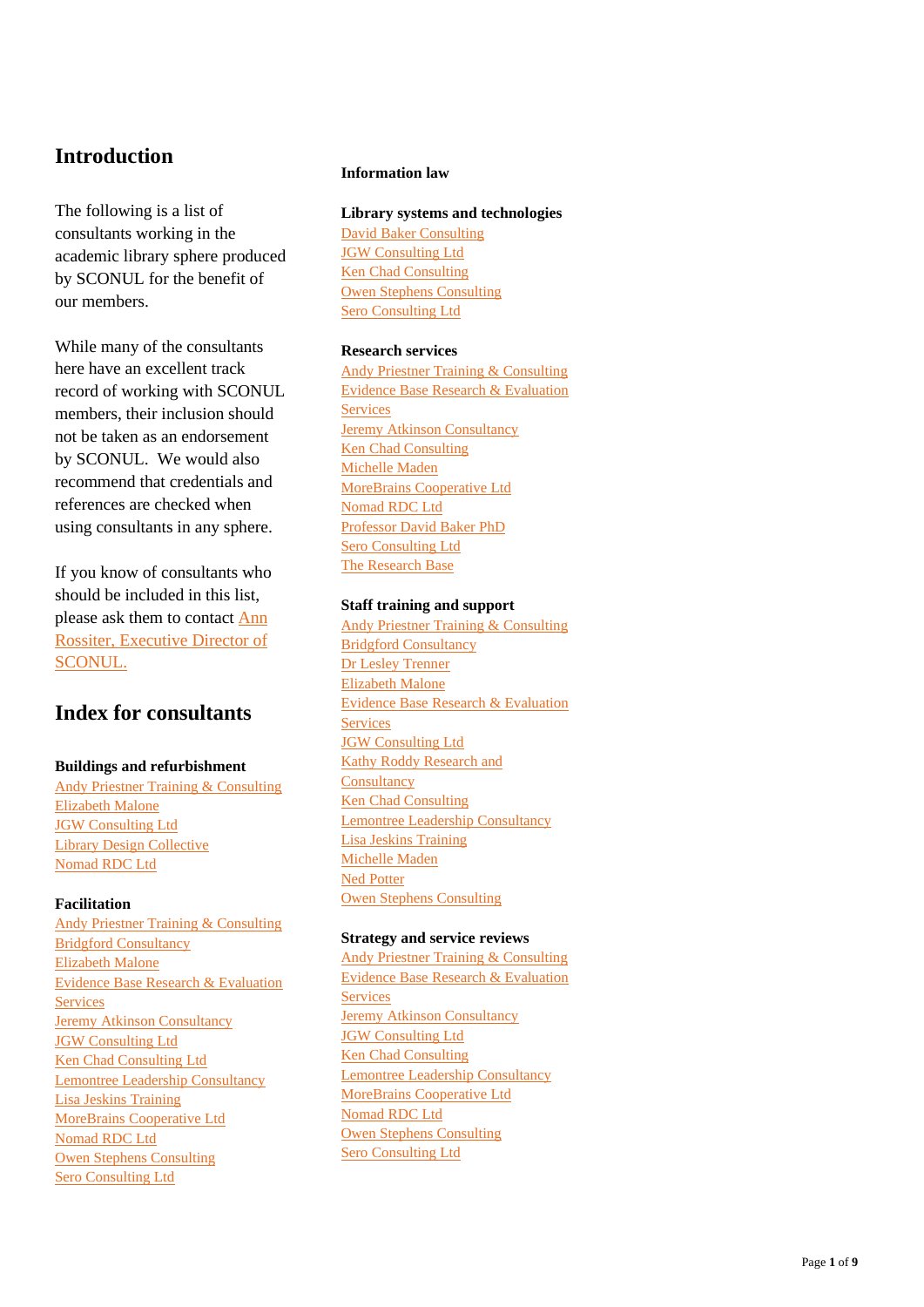# **Andy Priestner Training & Consulting**

The Hawthornes, King Street, Goxhill, Lincolnshire, DN19 7HZ T: 07917 267579 E: info@andypriestnertraining.com www.andypriestnertraining.com

LinkedIn: uk.linkedin.com/in/andypriestner/ Twitter: @andypriestner

### **Areas of expertise:**

Training and consulting to academic, public and government library services and Higher Education more generally.

User Experience (UX) research and design:

- Practical and interactive training programmes with staff at all levels to ensure library services are usercentric and relevant. Recent extensive programmes with Stockholm Public Libraries, Canada's Library of Parliament in Ottawa, University of Wolverhampton;
- Consultancy to research user experience of spaces and services. Recent work includes redesigning the entrance way/reception building of the Swedish Defence University.

Failure/How to Fail workshops: Changing our relationship with failure. The intention and approach of such workshops is to help attendees to be more realistic about failure so that they don't put unnecessary and damaging pressure on themselves in the future and lead by example with others when failure occurs.

LEGO Serious Play/LEGO Serious Play facilitation. Using this established methodology to build teams, embrace innovation and creativity, and assist educators with their teaching. I also train staff to become LEGO Serious Play facilitators themselves.

### **Services provided:**

Consultancy and research (user experience of library services) Training programmes Teambuilding workshops Creativity and innovation workshops Facilitation

### **Previous work:**

University of Leeds, UK (2022) Queen's University Belfast, Northern Ireland (2022) Technological University of the Shannon, Republic of Ireland (2022) Stockholm Public Libraries, Sweden (2021-2) Lund University, Sweden (2021)

Royal Holloway, University of London, UK  $(2021)$ Carleton University, Ottawa, Canada (2021) Linkoping University, Sweden (2021) ABDU, Lille, France (2021) Aston University, UK (2021) Designing for Digital conference, USA (2021) Library of Parliament, Ottawa, Canada (2021) TK Forum conference, Bangkok, Thailand (2021)

# **Bridgford Consultancy**

Diana Edmonds T 01949 851309 M 0794 1279522 E**:** diana@bridgfordconsultancy.co.uk

www.bridgfordconsultancy.co.uk LinkedIn: bridgford-consultancy

#### **Areas of expertise:**

- Leadership & change management
- Effective hybrid working
- Customer service especially 'difficult customer situations'
- Team development
- Influencing skills & conflict resolution
- Train the trainer & presenting with impact (online and in-person)
- Confidence & assertiveness
- Building resilience
- Selection skills
- Prioritisation techniques
- The principles of project management
- Advocacy & networking skills
- One to one and team coaching

### **Services provided:**

Bridgford Consultancy designs and delivers people development programmes to public and private sector organisations. Libraries and Information services are a specialist area. A team of consultants hold qualifications in Librarianship, HR, Management, Coaching & online facilitation.

We offer (in person, virtual or blended)

- Facilitation of team events and project groups
- Design & delivery of bespoke programmes in leadership, change and other aspects of people development
- Coaching for leadership, career development and performance
- Action Learning Sets

### **Previous work:**

*Contracts with relevance to College, National & University Libraries*

• **Leadership**: 'Motivate, Learn, Lead' cross-sectoral leadership programme for LIEM (Libraries and Information East Midlands) annually for over 10

years. Exceptional feedback and outcomes. 'Inspiring Leadership' for SWRLS (South Western Regional Library Services) Royal Holloway University – leadership courses including 'Lead Productive Meetings' and 'Handling difficult conversations'

- **Customer Service:** 'Handling difficult customer situations' virtual workshop for all staff in Nottingham Trent University Libraries;
- **Team Development:** Academic Services Team Event, University of Derby
- **Prioritisation Techniques**: virtual workshops for 20 leaders, University of Nottingham
- **HR**: Recruitment & Selection, disciplinary & grievance procedural training for London South Bank University
- **People skills courses:** entire programme for English Heritage/Historic England for 8 years; Facilitating online meetings & Train the online trainer: ongoing programme for Health Education England and Medical Education, University Hospitals Birmingham.

## **David Baker**

## **Consulting**

David Baker T: 01422 886631 E: david@davidbakerconsulting.co.uk

#### **Area of expertise:**

- Higher Education
- Libraries
- Research

### **Services provided:**

- Report writing
- Mentoring
- Workshops
- **Training**
- **Benchmarking**
- Research Services
- Organisational Development
- Consultancy

### **Previous work:**

David Baker has over 30 years' experience in HE, including as Pro-Vice-Chancellor at the University of East Anglia and Principal and Chief Executive of the University of St Mark and St John, Plymouth. He holds a Chair in Strategic Information Management from the University. David led the University through the process of gaining its own taught degree awarding powers (TDAP). He has also worked extensively with Jisc, including as Deputy Chair for four years. He chaired the Transition Board that turned Jisc from a public to a private sector organisation. He was also Chair of GuildHE and Chair of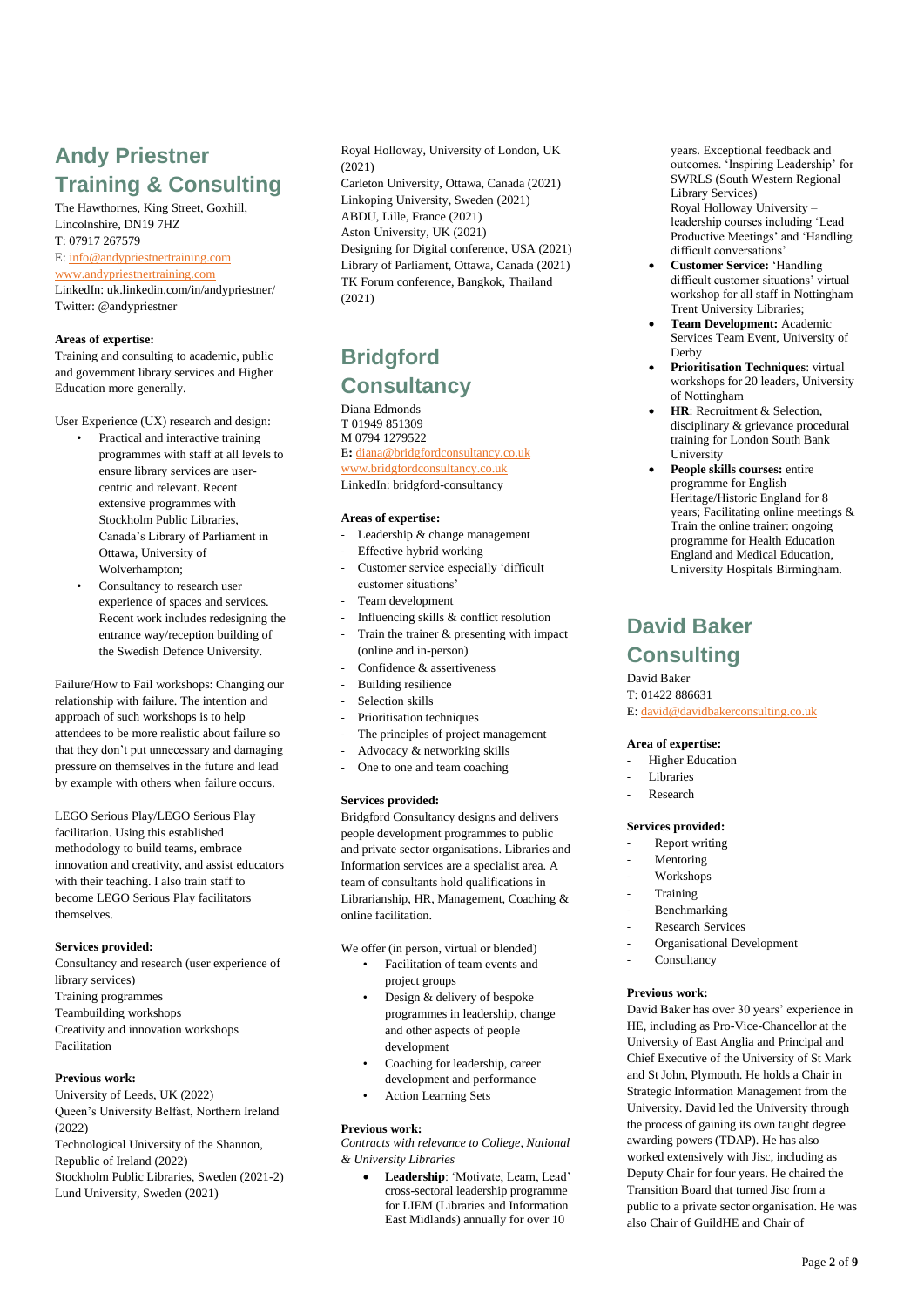Universities South West when Principal at the University of St Mark and St John.

David has written widely in the field of library and information science (LIS) with 17 monographs and over 100 articles and book chapters to his credit. He has spoken at numerous conferences, led workshops and seminars and has undertaken consultancy work in most countries in the European Union, along with work in Ethiopia, Kuwait, Nigeria, South Africa and the Sudan.

He has led a number of large technologybased projects in the LIS sector, both in relation to digital and hybrid library development and content creation for teaching and learning. His other key professional interest and expertise has been in the field of human resources, where he has been active in major national projects. He has also advised a number of colleges on gaining TDAP. David has been a senior manager in UK HE for many years with national-level experience at CEO level. He also has significant experience as a consultant in the field.

Sample Recent Consultancies

- The British Council Middle East Office – feasibility study for provision of distance learning to Syrian refugees in Palestine and Lebanon.
- Leeds College of Music management and development of online learning.
- The Association of Commonwealth Universities – benchmarking of library and information provision.
- St Mary's University Twickenham Information Strategy Management and Development.
- University of South Wales ICT management.
- Nottingham University Strategic Review of Library and Information Services.
- Organisational Development Projects leading to Taught Degree Awarding Powers for:
	- 1. Regents' University London
	- 2. British School of Osteopathy
	- 3. Anglo-European College of Chiropractic
	- 4. Bradford College.

# **Dr Lesley Trenner**

**Change Coach** T: 07919 880250 E: coach@lesleytrenner.com www.lesleytrenner-changecoach.co.uk Twitter: @LesleyTrenner

**Areas of expertise:**

- Executive coaching personal development professional development, leading through change, communication, presentation and interpersonal skills.
- Career development coaching for library and information professionals reinventing yourself and your role, transferable skills, 'shameless self-promotion' for women.
- Ageing workforce, midlife challenges and opportunities.
- Worklife balance, juggling career with a caring role, managing employees who have caring responsibilities.
- Focus groups.
- Plain English, report writing, copywriting, newsletters, blogs.

### **Services provided:**

- executive coaching and mentoring
- career coaching and mentoring
- consultancy on ageing workforce
- copywriting, consultancy on clear communication and stakeholder engagement.

### **Previous work:**

- Executive coach and mentor for clients at all levels at GlaxoSmithKline.
- TFPL Associate coach.
- Associate at managing change consultancy.
- Publication on coaching for LIS professionals in Business Information Review.
- Career coaching for LIS professionals. Career coach at Resource charity.
- Doctorate in Information Science.
- Expert panel for Positive Ageing.
- Presentations on ageing workforce to
- local councils. • 'Ask Lesley' advice column in
- Whentheygetolder. • Workshops on managing change to
- corporate and other audiences.
- Facilitated 'Awaydays' for Gloucester LIS following reorganisation.
- Editor 'The Politics of Usability' (Springer).
- Publications in LIS journals.
- Published blogs and newsletters.

# **Elizabeth Malone**

Elizabeth Malone T: 07936 817643 E: elizabethlibrary17@gmail.com LinkedIn: http://linkedin.com/in/elizabethmalone-5833685 Web: https://librarymentor.co.uk/

Areas of expertise

- New build and refurbishment planning;
- Student centred service development
- Communication
- Team building
- Library and service leadership
- Mentoring for management and team leadership
- Leading multidisciplinary teams
- Planning and leading large scale projects
- Data driven services KPIs, standards, **UX**
- **Technology**

Services provided

- Mentoring and coaching for leadership and management roles at all levels
- Consultancy

### Previous work

Elizabeth Malone has extensive management and leadership experience in academic libraries and wider student services functions. Placing the student at the heart of the library and student services experience, Elizabeth has led multi-disciplinary teams including archives, web and digital, first-line student support and library teams ranging across both content delivery and customer service. At Kingston University she led on the library service requirements of the Town House building which went on to win the RIBA Stirling Prize 2021 for the UK's best new building. Elizabeth has also worked closely with SCONUL, chairing the SCONUL Statistics Group for many years. Elizabeth takes an evidence-based approach to her work embracing both hard statistical data alongside UX. Elizabeth led Kingston's successful Customer Service Excellence accreditation. An excellent communicator, Elizabeth enjoys working to develop groups of staff as well as individuals. She was also one of the first library professionals to gain the Principal Fellowship of the Higher Education Academy (AdvanceHE).

# **Evidence Base Research & Evaluation Services**

Evidence Base Birmingham City University Joseph Priestley Building Birmingham B4 7BD United Kingdom T: 07864 949435 E: ebase@bcu.ac.uk www.bcu.ac.uk/evidence-base

### **Areas of expertise:**

Evidence Base is a research, evaluation and consultancy unit combining academic rigour and commercial flexibility. Established within a UK HE library service in 2004, Evidence Base has thrived on successfully delivering high quality outputs for client's year on year. Evidence Base has extensive experience in working across a broad spectrum of the library and information sector and related sectors.

Staff are solely focussed on, and experienced in, delivering consultancy which supports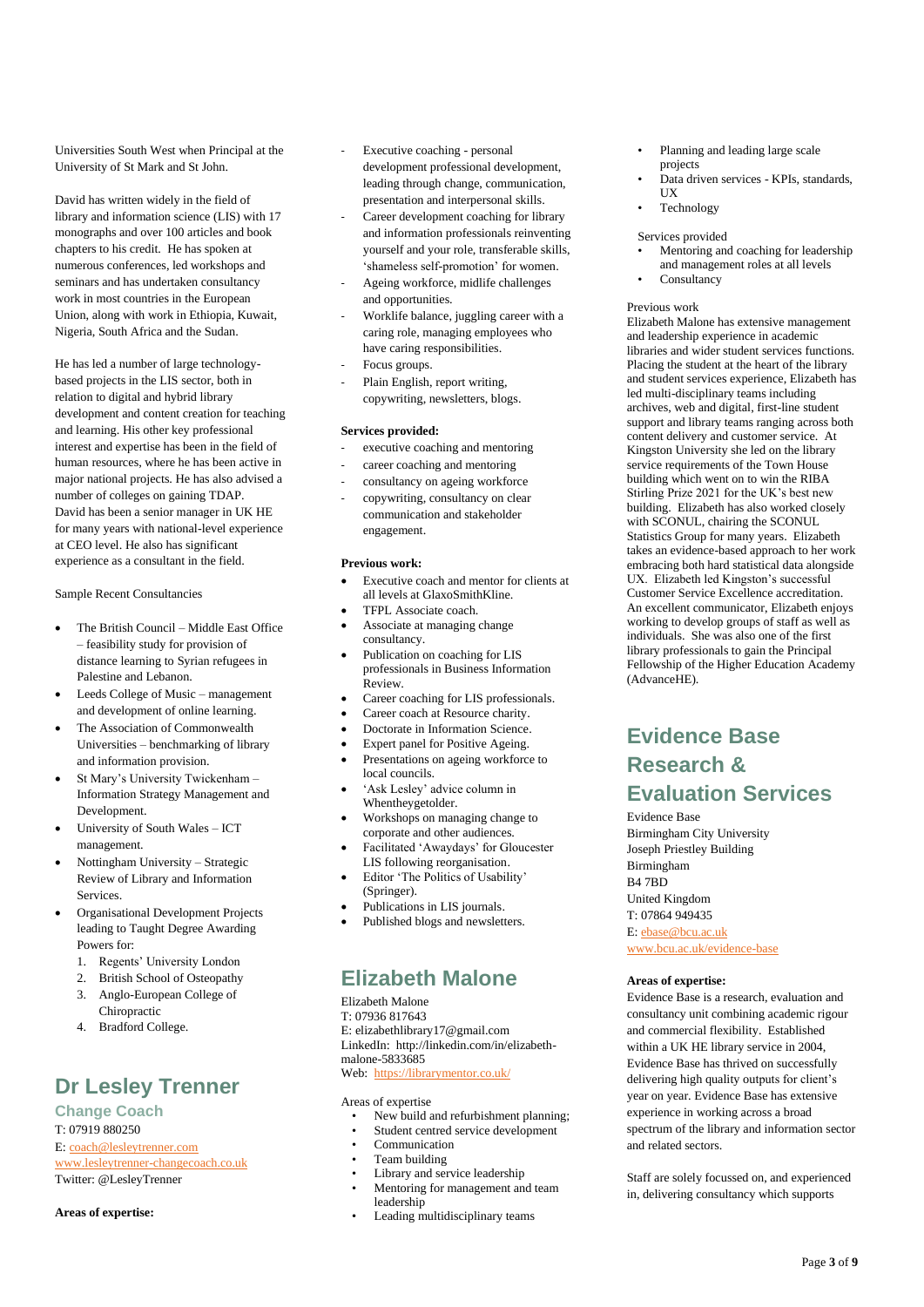clients with decision making and providing practical evidence-based outcomes.

The team has considerable expertise in:

- Evaluation of services; projects, policies and programmes, developing service evaluation capacity
- Qualitative and quantitative research methodologies
- Impact measurement
- Workforce studies
- Statistical analysis of library resources
- User studies
- Community engagement
- Reading, literacy and learning within libraries
- Open Access
- Coaching
- Information presentation

### **Services provided:**

- Research and evaluation services including: planning, data collection (e.g. surveys, focus groups, interviews, online and document analysis); data analysis and reporting
- Analysis of e-resources
- Workforce studies
- Feasibility studies
- Stakeholder engagement and community building
- Evidence-based decision making support
- Capacity building, coaching, 'critical friend' and training
- Bid writing
- Project and programme support
- Event facilitation (e.g. workshops, seminars, conferences).
- Report writing and information presentation
- Developing collaborative projects – including HE organisations and collaborating with other consultants

### **Previous work:**

Evidence Base has undertaken projects for a wide range of clients. This includes many individual library and information services in HE and other sectors.

Other clients include:

- Jisc
- Jisc Collections
- RLUK
- $\cdot$  SCONUL
- **HEFCE**
- COUNTER
- Macmillan
- Multiple Sclerosis Trust
- Libraries Connected
- CILIP

# **Jeremy Atkinson Consultancy**

### T: 07443 574233

### E: jeremyatkinson@hotmail.co.uk

LinkedIn: uk.linkedin.com/pub/jeremyatkinson/3/ba5/a67

### **Areas of expertise:**

- strategic and operational reviews of library and information services, projects and organisational structures
- benchmarking of library and information services
- quality assurance of projects and library and information services
- electronic resources development,
- procurement and service provision development of collaborative library provision
- conference organisation and content.

### **Services provided:**

- consultancy
- research
- report writing.

### **Previous work:**

Jeremy Atkinson has wide-ranging experience and expertise in the leadership, management and development of academic library services. He had overall responsibility for the strategic and operational management of library and information services at the University of Glamorgan from 1991 to 2012. He previously held library posts at the University of Northumbria, Cardiff University and Manchester Metropolitan University.

His most recent experience (2012 to date) is as a Library and Information Services Consultant working with a number of high profile clients, including Jisc and individual UK universities. Consultancy clients have included:

- Jisc: Creation, description, validation and quality assurance for the implementation of the Jisc open access offer; Review of the Knowledge Exchange initiative; Review of the Strategic Content Alliance initiative; Review of Repository Network +; Business case for open access repository shared services; Quality assurance for Open Mirror feasibility study and review of Jisc repository services (for Jisc and co-partners RLUK, SCONUL, UCISA and RUGIT)
- University of Winchester: Reviews of Library, IT, Technology Enhanced Learning and Student Services
- University of Sheffield: Service review of copyright provision
- Regent's University: Review of Learning Resources
- Fire Service College: Review of Library **Services**
- Loughborough University: External Reviewer for Library Quadrennial Review
- SCONUL: Conference workshop on high quality customer services
- University for the Creative Arts / University of Sheffield / University of Winchester: External for senior staff appointments
- Jisc and Chandos Publishing: Evaluator for proposals

Jeremy has had a long standing and active involvement in a large number of UK strategic committees and groups, notably those of Jisc, SCONUL (including three years as a trustee and member of SCONUL Executive Board) and WHELF (Wales Higher Education Libraries Forum). For WHELF he was Chair of the WHELF Development Group and responsible for the HELP (Higher Education Libraries in Partnership) project, which defined the future direction of Welsh academic library collaboration, and for the development of the WHEEL (Welsh Higher Education Electronic Library) initiative, covering e-journal and e-book procurement for the Welsh HE sector.

Jeremy has produced a wide range of publications and conference papers on topics including change management, quality assurance, electronic resources and library collaboration. He has written / edited three books all including UK and international contributions and all published by Chandos / Elsevier: 'Quality and the academic library' (2016), 'Collaboration and the academic library' (2018) and 'Technology, change and the academic library' (2020).

Jeremy's LinkedIn entry provides more detailed information.

## **JGW Consulting Ltd.**

(established 2017) 3, Harvester Way, Wideopen, Newcastle Upon Tyne, NE12 9BH T: 07757 11 9278 E: grahamwal@gmail.com LinkedIn: https://www.linkedin.com/in/drgraham-walton-22052416/ Google Scholar: https://scholar.google.co.uk/citations?user=Co qzt-IAAAAJ&hl=en

### **Areas of expertise:**

• Organisational development and its successful integration into library and information services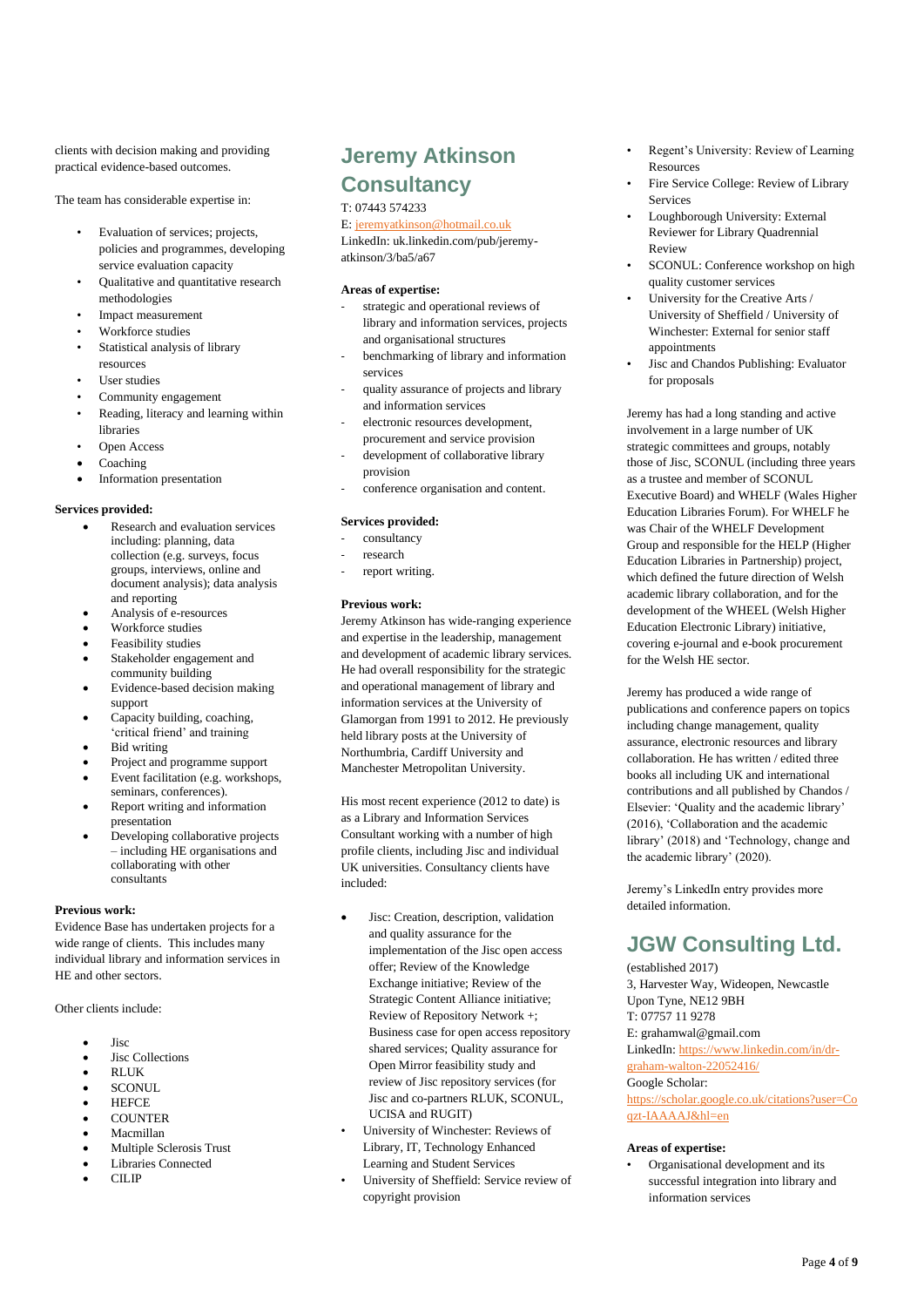- Quality assurance and evaluation in library and information services
- Setting up effective Key Performance Indicators (KPIs) in library and information services
- Evaluating library and information services' physical spaces and making resulting informed decisions
- Event facilitation (both online and face to face)
- Scenario planning in strategic development
- Academic writing and effective scholarly communication for library and information services
- Providing quality Information, Advice and Guidance (IAG)
- Developing customer centric library and information services

### **Current work:**

Graham Walton is currently Honorary Research Fellow in the Centre for Information Management at Loughborough University. As JGW Consultancy Ltd, he works annually with around 60 different organisations (across all sectors) as an external assessor for the following:

- Partner Assessor, Customer Service Excellence accreditation – Cabinet Office, Assessment Services
- Registered Standard Assessor for the matrix IAG Standard, The Growth Company
- Quality Assessor (0bserver) for the National Citizen Service, Assessment Services

### Previous work

Dr Graham Walton has over 30 years' experience in at a senior level in libraries at Northumbria and Loughborough Universities. This has enabled to develop substantial expertise in human resources, strategic planning, integrating digital and physical resources, developing information banks for informed decision making, marketing and changing physical spaces effectively. He was also External Professor for the Masters in Digital Librarianship at the University of Parma, Italy.

Leadership has been provided for a number of projects such as: IMPEL2 for the ELib programme, cross national study on how students access information and communication technologies, information overload in emergency medicine physicians, Bring Your Own Devices (BOYD) and evaluating how students' use informal learning spaces.

He was Editor in Chief of the following journals: Health Information and Libraries Journal and the New Review of Academic Librarianship. Graham has also published

extensively in the sector. This has included over 80 articles and book chapters and he has also edited 7 books. He has given international conference presentations in many countries including Brazil, Germany, Norway, South Africa, Spain, Turkey and USA

# **Ken Chad Consulting Ltd**

### (established 2007)

Ken has worked in the library technology business (inc. at Board level) for over 20 years. He is a member of CILIP & ALA

16 Regency Court Brentwood CM14 4LU T: 07788 727 845 E: ken@kenchadconsulting.com

## www.kenchadconsulting.com

LinkedIn: /kenchad Twitter: @kenchad Skype: kenchadconsulting Researcher IDs: Orcid.org/0000-0001-5502-6898

ResearchGate: https://www.researchgate.net/profile/Ken\_Ch

ad

### **Areas of expertise:**

We are one of the few consulting companies on the Jisc research and development framework. Our main areas of expertise are:

- **Technology**
- **Strategy**
- Innovation
- Review of whole services, or aspects of services
- Value propositions
- Business models
- Marketplace analysis
- Horizon scanning
- Business cases
- Needs gathering, analysis & prep of requirements documents
- Procurement (inc prep & evaluation of tenders)
- Library systems & technology
- Archive systems
- Discovery systems
- Research management and research data
- Ebooks
- Open Research/Science/Access

Ken is an Advisory board member of the open access journal Studies in Arts & Humanities.

### **Services provided:**

Our services include advice on changing library, archive & related systems, market analysis, roadmaps, recommendations and business cases for change & improvement. As well as overall service reviews and reviews of particular areas of service

We also help organisations review and develop strategy and innovate new products and services. We provide horizon scanning services and market reports

We have strong, innovative and engaging methodologies that provide clear, actionable outputs

We have partnered with a wide range of other consultants and experts

There is more information on our website: http://www.kenchadconsulting.com/how-wecan-help/

### **Previous work:**

We have worked with many individual HE institutions, sector bodies (e.g. Jisc & SCONUL) and businesses. See our website for details of specific projects: http://www.kenchadconsulting.com/recent-

projects/

### Projects undertaken have included:

- Service reviews
- Analysis and review of library, archive, repository and research system infrastructure
- Advice on new library systems/system replacement
- Needs gathering, system specifications and help with procurement.
- Review and analysis of potential solutions
- **Strategy**
- Innovation-developing new services and products
- Horizon scanning and market analysis

Ken Chad Consulting set up and hosts

• Higher Education Library Technology (HELibTech) - an open community resource for HE

### Ken Chad has published

http://www.kenchadconsulting.com/publicatio ns/ and presented at conferences http://www.kenchadconsulting.com/conferenc es/

# **Lemontree Leadership Consultancy**

Helen Hinds

E: helen@lemontree.org.uk T: (0)7894097363 W: www.lemontree.org.uk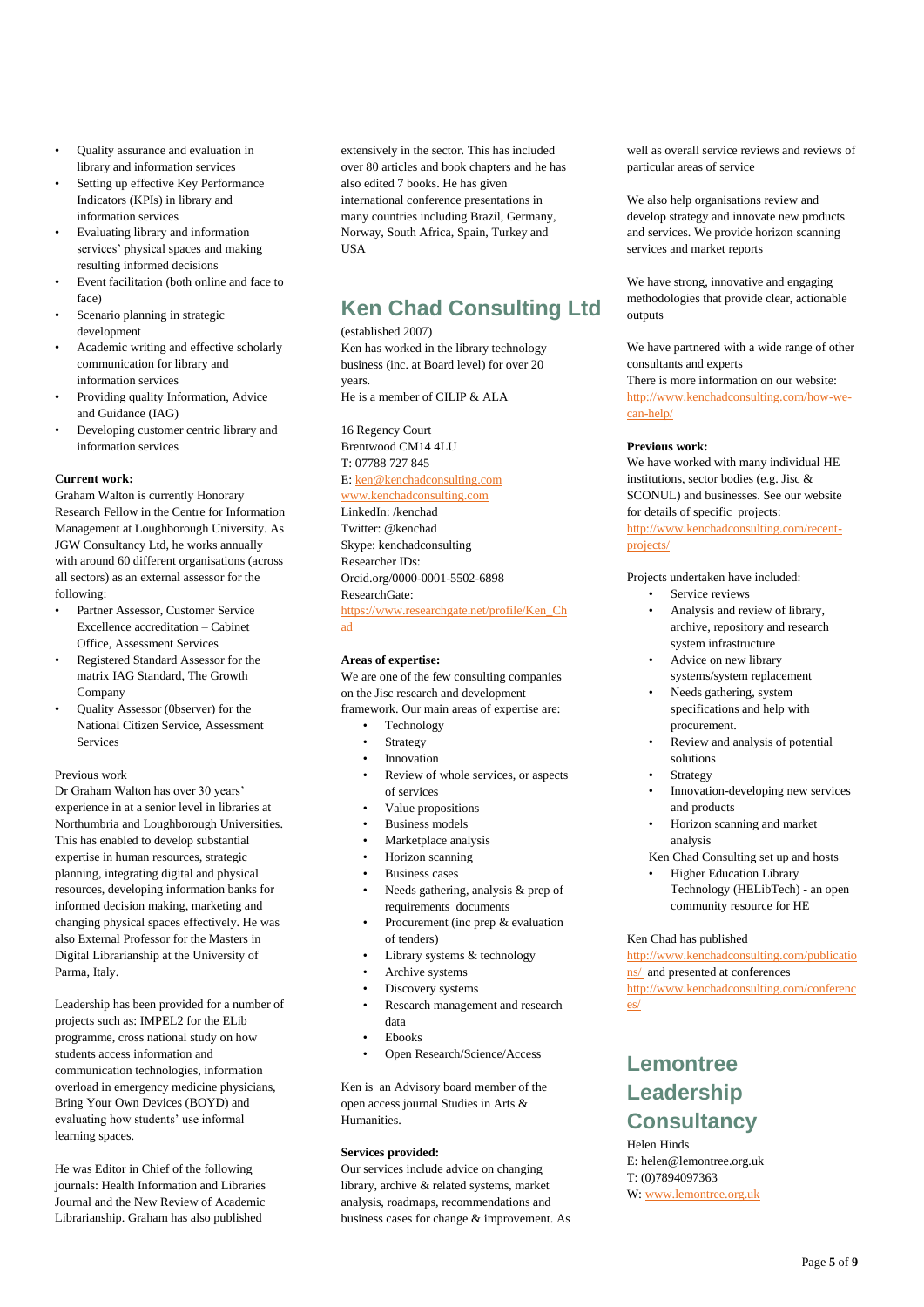### **Areas of expertise:**

We're experts on enabling teams and individuals to work more effectively. We help you identify the outcomes you're looking for and build the roadmaps and interventions to get you there.

### **Services provided:**

- Vision & Culture setting consultancy support
- Leadership & management team development & deliver
- Facilitation services
- Mentoring & Coaching training
- Mentoring & Coaching services

### **Previous work:**

- Leadership support building the new Student Experience Directorate, University of Manchester
- Strategic Objective setting workshops, University of Manchester
- External Relations Leadership Team Development, Manchester Metropolitan University
- Professional Services Leadership Conference Workshop design & Delivery, Manchester Metropolitan University
- Creating High Performance Teamworking , SLT University of Sussex
- Library Services Leadership Team Development, University of Sussex
- Library Services & Learning Development Values & Behaviour Workshop, University of Lancaster
- Library Services & Learning Development Management Team Development Programme, University of Lancaster
- Coaching & Mentoring Support programmes
- Coaching & Mentoring Support programmes

# **Library Design Collective**

Sarah Godowski T: 07824 818000 E: godowskis@gmail.com John MgBadiefe

### **Areas of expertise:**

Specialists in library design.

### **Services provided:**

Consultation, strategy, interior design and graphics

### **Previous work:**

- With Bisset Adams: SCONUL branding
- Birkbeck University Library
- CERNE scientific library
- Institute of Mechanical Engineers library
- Royal College of Nursing library

# **Lisa Jeskins Training**

T: 0161 491 1669 T: 07870773317 E: lisa@lisajeskinstraining.com http://lisajeskinstraining.com/

### **Areas of expertise:**

- Coaching
- **Resilience**
- Change management
- presentation skills
- train the trainer
- customer service
- enquiry/reference desk skills
- information literacy
- facilitation for communications, marketing and team building.

### **Services provided:**

A dynamic and committed individual with strong communication skills, I currently work as a freelance consultant providing coaching and training to individuals and organisations. I'm passionate about learning and helping people to reach their potential. I specialise in providing career and life coaching and I train on a variety of different subjects including train the trainer, resilience and change management, moving into management and communication. My chief strengths are building rapport with people, creating safe environments for them to work through issues and designing engaging training.

I can provide training on:

- Resilience
- Change
- Presentation skills
- Train the trainer
- Moving into management
- Reference desk skills
- customer service skills
- facilitated workshops on
	- o team building
	- o communications
	- o marketing.

I can help to review your information literacy practice and make suggestions for new practice.

### **Previous work:**

- NHS and NHS Library and Knowledge services across the UK.
- **C**ILIP
- South Essex College Library
- Library Services, City, University of London
- Lancaster University (Staff Development Unit)
- University of Manchester (Library, IT Services)
- University of Nottingham Libraries, Research and Learning Resources
- Liverpool John Moores University Library
- Manchester Metropolitan University Library
- Edge Hill University
- York St John Library

# **Michelle Maden**

### **Clinical Information Specialist, PhD, PGCert HE Teaching & Learning Support** E: michelle\_jenkins@hotmail.com LinkedIn: linkedin.com/in/michellemaden

### **Areas of expertise:**

Over 20 years' experience in delivering workshops and seminars to information professionals, HE staff and students in the following:

- systematic reviews
- critical appraisal
- summary and synthesis
- research methodology (with a focus on health/medical, LIS fields)
- literature searching

### **Services provided:**

- Comprehensive literature searching, data extraction and quality assessment for systematic reviews and other types of evidence synthesis. Transparency of the process is explicitly outlined with detailed presentation of the methodology involved.
- Consultancy and training provided for all aspects of systematic reviewing (literature searching, data extraction, quality assessment, synthesis, structure and presentation of final review). An interactive, practical approach is offered to introduce trainees to systematic reviewing.
- Training delivered as a standalone in literature searching (beginners, intermediates, advanced), critical appraisal, study designs, reference management, systematic reviewing, summary and synthesis.
- Supervision and external marking for Masters and PhD level students undertaking systematic reviews.

### **Previous work:**

• Postgraduate Research Associate in Evidence Synthesis (University of Liverpool) Systematic reviewer on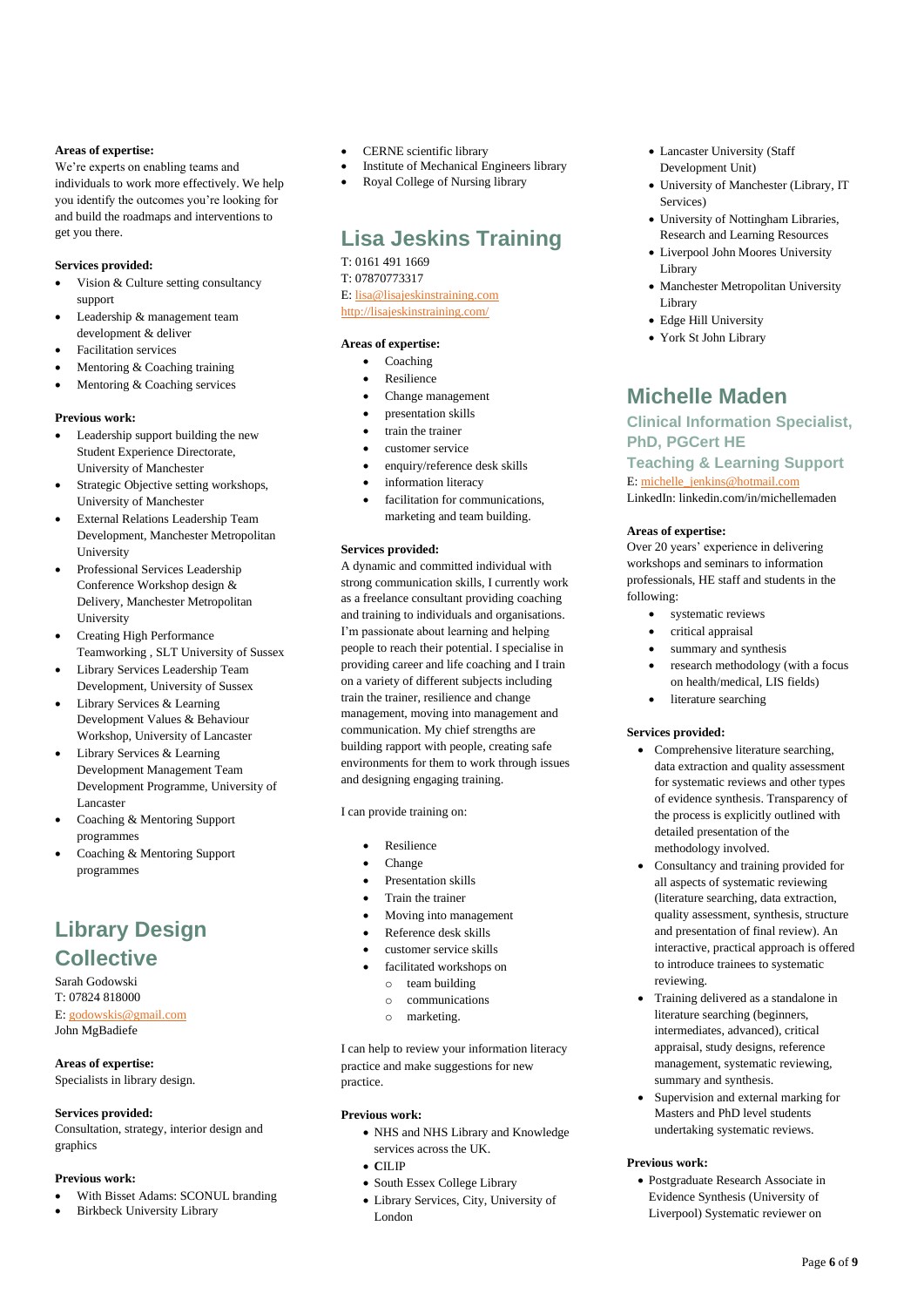### NIHR/HTA/WHO/PHE funded systematic reviews

- Associate Tutor in Systematic Reviews (Edge Hill University) involving the supervision of MA level systematic review students, lecturer on systematic reviews, research methods and critical appraisal modules for Master's levels programmes.
- Module lead for systematic reviews on a MA level programme with responsibility for curriculum content and delivery via a synchronous learning environment.
- Content lead for Health Education England Literature Searching and Critical Appraisal E-Learning modules.
- Lecturer on a MA Library and Information Management course with responsibility for the Research Methods module.
- Trainer for the Health Education England and North West Library and Information Health Network Northwest (LiHNN) in critical appraisal, literature searching and systematic reviews.
- Author of the LiHNN Literature Searching MOOC.
- Published author and co-author of systematic reviews in the LIS and health fields.
- LIS Researcher and Practitioner Excellence Award 2012 for work undertaken on a systematic review examining the effectiveness and impact of Clinical Librarian Services.

# **MoreBrains Cooperative Ltd**

#### Josh Brown

Co-founder, Research and Strategy MoreBrains Cooperative Ltd T: +44 7490 431 937 E: josh@morebrains.coop

### **Areas of expertise:**

MoreBrains Cooperative is a team of consultants who specialise in and share the values of open research with a focus on scholarly communications, and research information management, policy, and infrastructures. We provide services for organisations of all shapes and sizes: not-forprofit and commercial; small and large; local, national, and international; funders, libraries, publishers, research institutions, infrastructure organisations, start-ups, and more. We offer collaborative consulting services, designed to encourage contributions from a wide range of stakeholders.

### **Services provided:**

Working with and for scholarly communications and research organisations

We provide collaborative consulting services for organisations across the whole research

ecosystem — funders, libraries, publishers, research institutions, infrastructure organisations, startups, and more — with a particular focus on open research. With decades of experience between us, our expertise spans market research and business modelling, product development and technology, community engagement and outreach. We are committed to providing sound, evidence-based advice, equipping your organisation to make good strategic decisions, both now and in the future, in order to provide the best possible support for the researchers and communities you serve.

Our services include:

- Programme review and development
- Market research and analysis
- Landscape review and analysis
- Product development
- Business model design
- Community engagement and
- outreach strategy Startup coaching and growth planning

### **Previous work:**

We work with organisations around the world small and large, not-for-profit and commercial — to help with their strategic planning around research policy and infrastructure; their community engagement and outreach strategies; their product and business modelling; and with consultancy and advice about the research ecosystem.

Our clients include:

- Australian Research Data Commons
- Book Industry Study Group
- **British Library**
- Canadian Research Knowledge Network
- Center for Open Science
- Centre for Agriculture and Bioscience International
- ChronosHub
- Crossref
- Jisc
- ORCID Inc.
- ScholarFreedom
- UKRI
- Wiley and Sons

## **Ned Potter**

E: nedpotter@ymail.com www.ned-potter.com

### **Areas of expertise:**

Communication, strategic marketing, social media, presentation skills

### **Services provided:**

Interactive training and workshops for staff at all levels, focusing on Libraries but also relevant to Archives and Museums. I have worked with Public Libraries, Academic Libraries, NHS and other Health Libraries, School and FE Libraries, and Business / Special Libraries.

I run full-day in person workshops, and halfday online workshops via Zoom, Teams or similar. If being employed by a particular organisation the materials are tailored to suit.

Everything in the training is designed to be applicable right away, and I have developed extremely well received workshops in the following areas

- Strategic marketing
- Better social media
- Presentation skills
- Interactive tools for presenting and teaching
- Instagram for libraries
- Twitter for libraries
- Marketing with Video
- An introduction to User Experience (UX) methods

#### **Previous work:**

Long-term clients include the British Library ("...this course was excellent, one of the best courses I have attended at the BL... ALL the content was useful - Ned was excellent. I have already recommended this course to colleagues!"), the NHS ("Fantastic training session, so useful... Best course I have been to in a long time"), and the Bodleian Libraries ("The best course I ever have been on").

I've run multiple training sessions for many other organisations in the UK, including UKeIG, CILIP, CILIP Scotland, the Royal College of Nursing and the Welsh Government.

I've also worked extensively with international libraries, having run workshops in South Africa, Australia, New Zealand, the US, Denmark, Norway, Germany, Latvia and Ireland.

## **Nomad RDC Ltd**

Valerie Clugston Creative Director T: 0141 424 1111 E: val@nomad-rdc.com E: Info@nomad-rdc.com

### **Areas of expertise:**

- People-centred / co-design incorporating field research, creative consultation and social media communications.
- Design, hosting and analysis of collaborative workshops designed to deliver concrete useable results
- Building Vision Briefs for large complex projects.
- The strategic interior design of libraries, learning spaces and healing environments
- Creation of unique identities for places and spaces.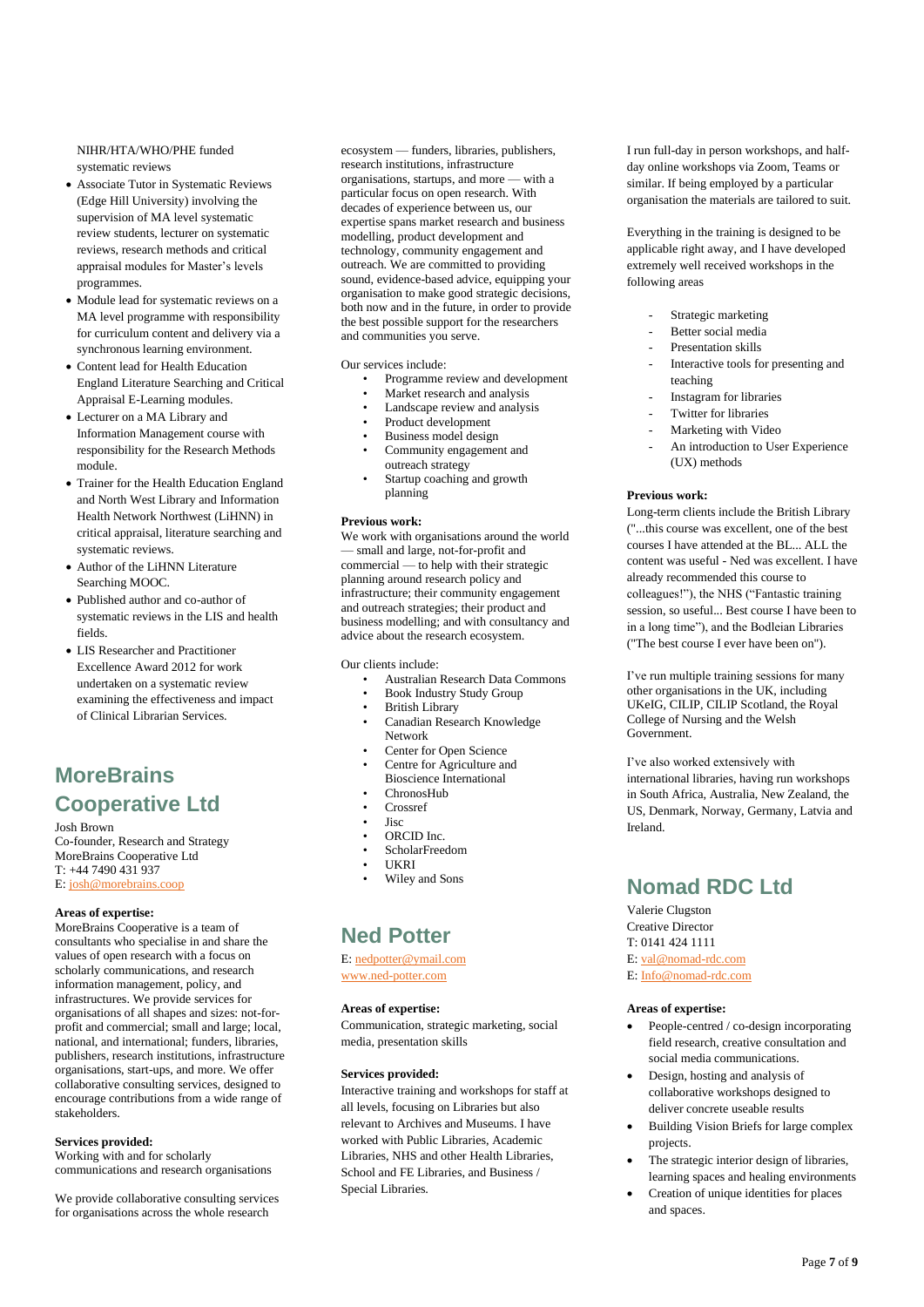• Navigation and wayfinding strategies

### **Services provided:**

- People-centred consultation and codesign
- Field and bench research
- Service design
- Interior design
- Product design
- Environmental artwork and graphics
- Navigation, wayfinding strategy and sign design

### **Previous work:**

Since 2006. We have worked with 30+ institutions across the UK, Ireland and Europe, including the following:

University of Bath University of Bristol \* University of Birmingham Bradford University Bath Spa University City of Glasgow College Demontfort University Dublin City University Dublin Institute of Technology University of Dundee University of East Anglia Edge Hill University The University of Glasgow \* Glasgow School of Art \* Heriot-Watt University \* University of the Highlands & Islands King's College London \* University of Liverpool University of Limerick University of Lausanne University of West London University of Manchester Middlesex University Napier University \* National University of Ireland Galway Regents University \* Royal Holloway University of London University of Stirling University of Strathclyde \* University of Warwick \* The Braes High School \* Ineos European Central Bank \* Architecture & Design Scotland Scottish Library & Information Council National Health Service Church of Scotland

\* Multiple projects

Recent projects include:

### **European Central Bank – WorkSpirit.**

Creative consultation project exploring activity-based working practice. The project comprised the design and hosting of a series

of innovative co-design workshops culminating in a touring exhibition and resulting in a new strategy, products, and people-centred artworks for all ECB premises in Frankfurt.

### **NUIG - Future Library.**

Creative consultation project focusing on the development of the James Hardiman Library, culminating in a Vision Brief issued as part of an architectural design competition and ongoing project.

### **SLIC – FORWARD**.

Creative consultation project working with Librarians to explore Scottish Libraries' physical and digital future. The project comprised stakeholder interviews and a series of innovative online workshops or 'Questionshops' culminating in a Toolkit issued to all Libraries throughout Scotland.

### **Edgehill – Catalyst**

Interior /product design and environmental artwork for the Catalyst - a four-floor purpose-built flagship Library and Student Service Centre at Edge Hill University.

### **Architecture & Design Scotland - FE Case Studies**

Three research papers exploring good practice in learning spaces focusing on Science, Technology, Engineering and Mathematics (STEM), social learning and in-between spaces in recent Scottish FE projects.

## **Owen Stephens Consulting Ltd.**

52 Queensway Leamington Spa Warwickshire CV31 3JZ T: 0121 288 6936 E: owen@ostephens.com www.ostephens.com Skype: owen.stephens

### **Areas of expertise:**

- Using IT effectively in libraries.
- Helping libraries design and implement efficient workflows and processes.
- Product management and ownership for library software
- Procuring, implementing and exploiting
- library systems.
- Integrating library resources and services
- into learning environments.

### **Services provided:**

Review of processes, systems

- Stakeholder analysis and requirements gathering for a process or system
- IT system analysis, assessment, procurement and/or implementation
- Software specification, development, documentation
- and maintenance
- Staff training in the area of technology
- and digital humanities
- Data cleaning

### **Previous work:**

-

Owen Stephens Consulting has undertaken a wide range of projects for libraries, library consortia and national bodies. Clients include: The British Library, LSE, Jisc Collections

Our current focus is on contributing to Open Source software development and use in libraries through product management of Electronic Resource Management and APC management modules in the Folio Library Services Platform and through training library staff in the use of Open Source products relevant to libraries such as OpenRefine.

We also have a good track record of collaborating with other consultants and organisations to deliver projects. Before forming the consultancy, Owen Stephens worked on the management team of the library services of two leading UK universities and during that time was responsible for a number of innovative projects at both institutional and national levels.

## **Sero Consulting Ltd (including Sero HE)** T: 0114 221 6006

www.sero.co.uk

#### **Areas of expertise:**

Sero consultants have established track records in working with academic and national library services and in scholarly communications, covering:

- business process design
- shared services
- change management
- library systems
- e-resource management
- resource discovery
- metadata profiles and linked data
- CRM and service desk
- library and learning analytics
- open access publishing
- repositories
- research data management
- digital library services
- Learning management systems.